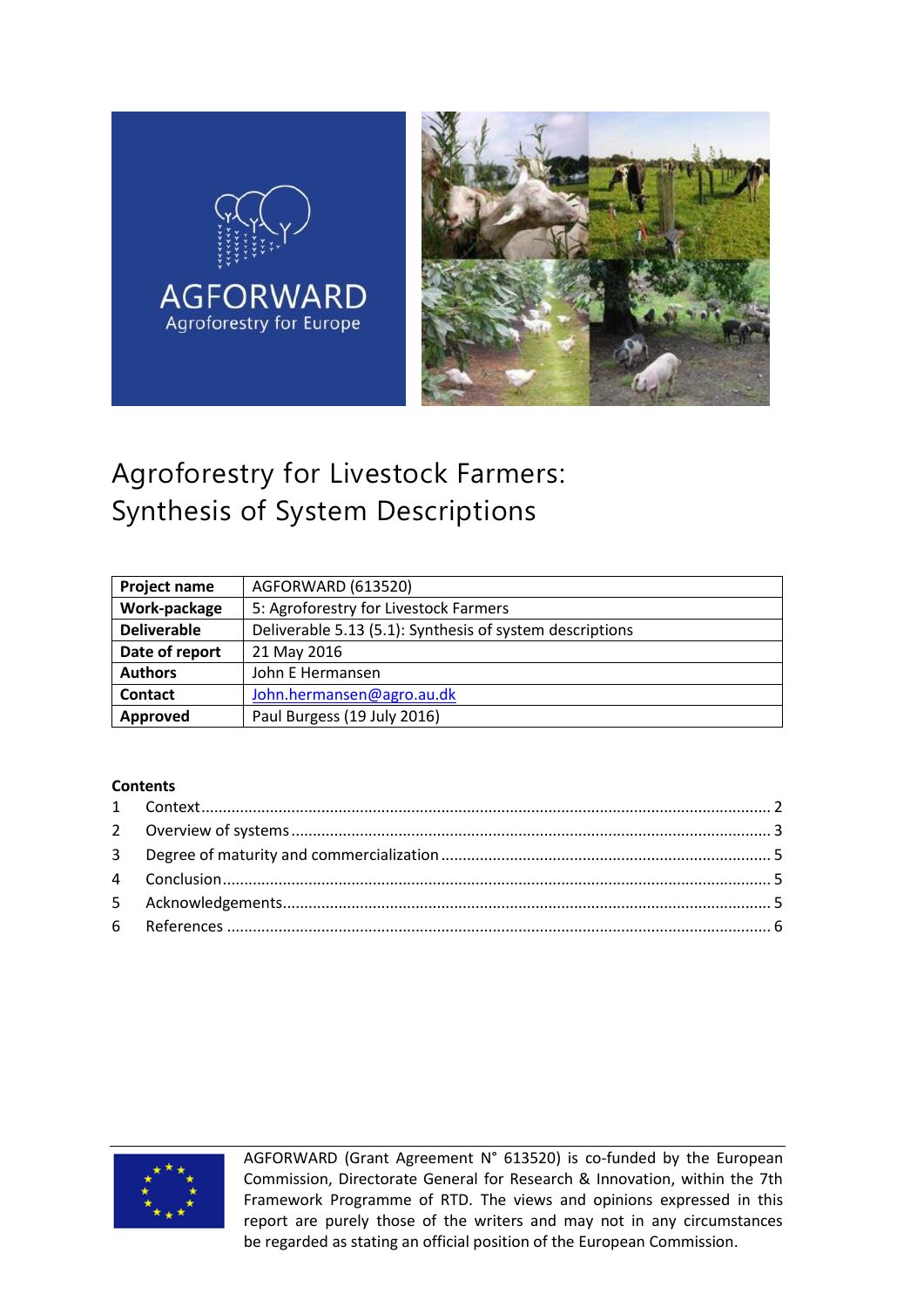## <span id="page-1-0"></span>**1 Context**

Integration of trees with livestock production can be a sustainable way to increase the productivity of land and to provide greater ecosystem services and environmental benefits than disaggregated agricultural and woodland systems. However, very little data are available regarding silvopastoral agroforestry systems and there is lack of knowledge on how such systems are constructed and managed, and how they perform in relation to farm profitability and delivering public goods.

The AGFORWARD research project (January 2014-December 2017), funded by the European Commission, is promoting agroforestry practices in Europe that will advance sustainable rural development. The project has four objectives:

- 1. to understand the context and extent of agroforestry in Europe,
- 2. to identify, develop and field-test innovations (through participatory research) to improve the benefits and viability of agroforestry systems in Europe,
- 3. to evaluate innovative agroforestry designs and practices at a field-, farm- and landscape scale, and
- 4. to promote the wider adoption of appropriate agroforestry systems in Europe through policy development and dissemination.

This report contributes to the second objective in relation to a Participative Research and Development Network (PRDN) that focuses on agroforestry for livestock farmers (Work-package 5). The PRDN has the following objectives:

- i. to identify examples of the best practices, key challenges and innovations to address challenges identified by the stakeholder groups within the PRDN. This has been addressed by eight initial stakeholder reports available through the "agroforestry for livestock farmers" webpage of the AGFORWARD project (AGFORWARD, 2016).
- ii. to describe and explain the key inputs, outputs and ecosystem services flows for case studies,
- iii. to agree within the PRDN, the key innovations or improvements in knowledge needed in order to promote adoption of high value tree systems. This has been addressed by Hermansen et al. (2015).
- iv. to agree and implement within the PRDN an experimental protocol to develop and test proposed innovations at existing experimental plots and through on-farm experiments. This has been addressed by Hermansen (2015);
- v. to provide and promote guidelines for farmers on how to establish economically viable agroforestry practice in livestock systems.

This report addresses objective "ii" in that it synthesizes the key inputs, outputs, and ecosystem service flows outlined in eight system description reports (Table 1). The reports cover three sectors (poultry, pig- and ruminant systems) as each has its own specific user-groups and constraints. The descriptions provide a database for further analyses and can provide inspiration for livestock farmers who are considering establishing new agroforestry systems.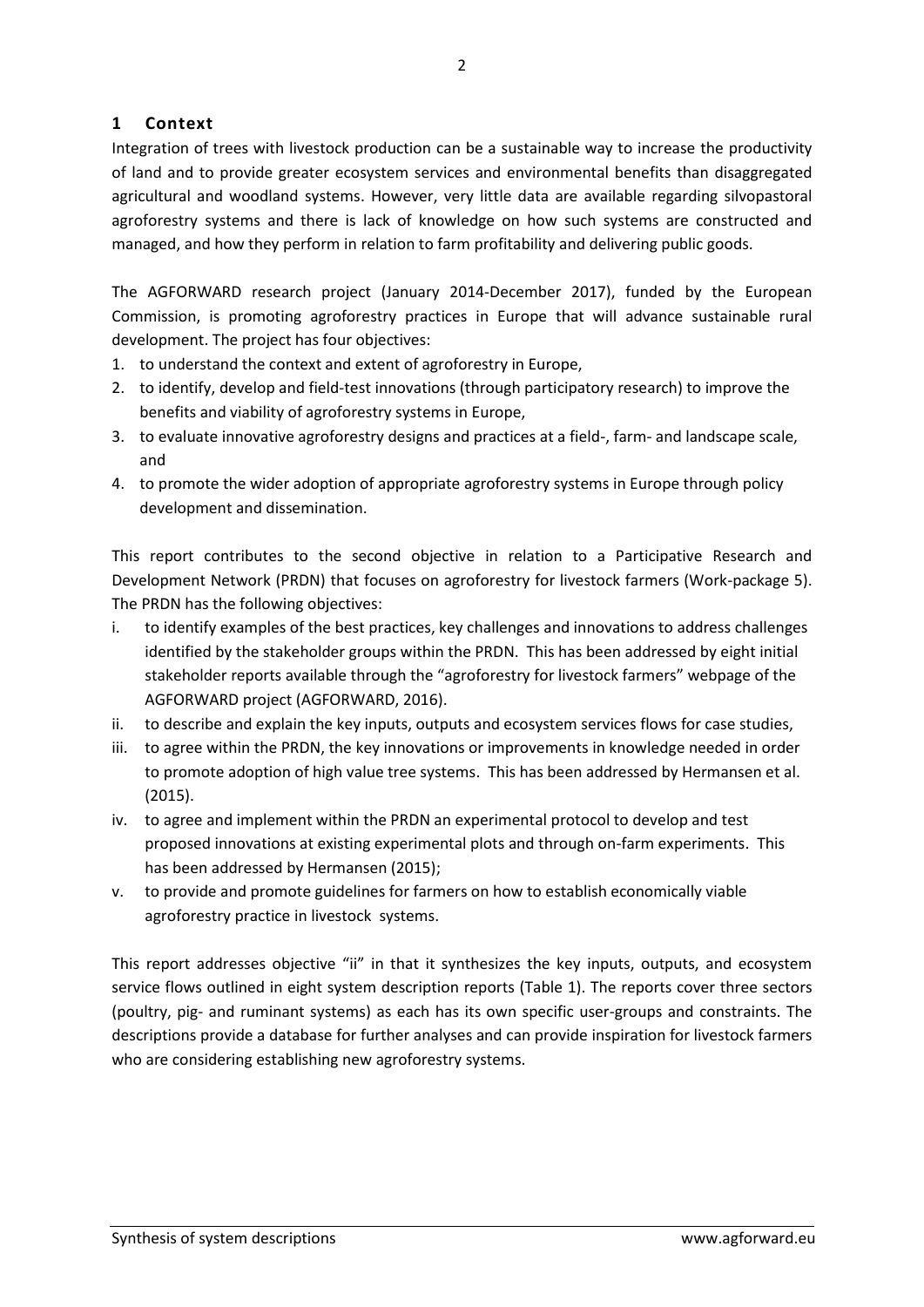Table 1. Eight system description reports focused on agroforestry for livestock farmers provide the basis for this report

| Bestman M (2015). System Report: Agroforestry for Organic Egg Production in the Netherlands.<br>November 2015. 9 pp. http://www.agforward.eu/index.php/en/agroforestry-for-poultry- |  |  |  |  |  |
|-------------------------------------------------------------------------------------------------------------------------------------------------------------------------------------|--|--|--|--|--|
| systems-in-the-netherlands.html                                                                                                                                                     |  |  |  |  |  |
| Bondesan V (2015). System Report: Agroforestry for Free-Range Pig Production in Veneto Region,                                                                                      |  |  |  |  |  |
| Italy. December 2015. 16 pp. http://www.agforward.eu/index.php/en/free-range-pigs-with-                                                                                             |  |  |  |  |  |
| energy-crops-italy.html                                                                                                                                                             |  |  |  |  |  |
| Kongsted AG, Hermansen JE (2015). System Report: Agroforestry for Free-Range Pig Production in                                                                                      |  |  |  |  |  |
| Denmark. October 2015. 7 pp. http://www.agforward.eu/index.php/en/free-range-pigs-                                                                                                  |  |  |  |  |  |
| integrated-with-energy-crops.html                                                                                                                                                   |  |  |  |  |  |
| Luske B (2015). System Report: Agroforestry for Ruminants in the Netherlands. November 2015. 9                                                                                      |  |  |  |  |  |
| pp. http://www.agforward.eu/index.php/en/fodder-trees-for-cattle-and-goats-in-the-                                                                                                  |  |  |  |  |  |
| netherlands.html                                                                                                                                                                    |  |  |  |  |  |
| Mosquera-Losada MR, Domingues NF, Fernandez-Lorenzo JL, Gonzales-Hernandez P, Rodrigues AR                                                                                          |  |  |  |  |  |
| (2016). System Report: Fodder Tree Evaluation in Galicia, Spain. January 2016. 8 pp.                                                                                                |  |  |  |  |  |
| http://www.agforward.eu/index.php/en/agroforestry-with-pigs-in-galicia-spain.html                                                                                                   |  |  |  |  |  |
| Novak S, Emile J-C (2015). System Report: Agroforestry for Ruminants in France. December 2015. 13                                                                                   |  |  |  |  |  |
| pp. http://www.agforward.eu/index.php/en/agroforestry-with-ruminants-in-france.html                                                                                                 |  |  |  |  |  |
| Smith J, Gerrard C (2015). System Report: Agroforestry for Ruminants in England. October 2015. 12                                                                                   |  |  |  |  |  |
| pp. http://www.agforward.eu/index.php/en/agroforestry-with-ruminants-uk.html                                                                                                        |  |  |  |  |  |
| Smith J, Gerrard C, Westaway S (2016). System Report: Poultry Agroforestry in the UK. February                                                                                      |  |  |  |  |  |
| 2016. 11 pp. http://www.agforward.eu/index.php/en/Poultry-systemUK.html                                                                                                             |  |  |  |  |  |
|                                                                                                                                                                                     |  |  |  |  |  |

## <span id="page-2-0"></span>**2 Overview of systems**

Eight systems have been described: there are two poultry agroforestry systems which focus on egg production [\(Table 3\)](#page-3-0), three systems including pigs, and three systems including cattle [\(Table 3\)](#page-3-0).

Table 2. Overview of the key provisioning, regulating, and cultural services associated with two poultry-based agroforestry systems

| Livestock                 | <b>Tree</b><br>species                              | <b>Ecosystem services</b>    |                                |                                                                                 |                                   | <b>Reference</b>         |  |  |
|---------------------------|-----------------------------------------------------|------------------------------|--------------------------------|---------------------------------------------------------------------------------|-----------------------------------|--------------------------|--|--|
| species and               |                                                     | <b>Provisioning</b>          |                                | <b>Regulating</b>                                                               | <b>Cultural</b>                   |                          |  |  |
| country                   |                                                     | <b>Livestock</b><br>products | <b>Tree</b><br><b>products</b> |                                                                                 |                                   |                          |  |  |
| <b>Poultry</b>            |                                                     |                              |                                |                                                                                 |                                   |                          |  |  |
| The<br><b>Netherlands</b> | Fruit trees,<br>willow                              | Eggs                         | Fruit (table<br>and juice)     | Shelter for<br>hens,<br>biodiversity,<br>reduce nutrient<br>leaching,           | Diversified<br>jobs               | <b>Bestman</b><br>(2015) |  |  |
| UK                        | <b>Native</b><br><b>broadleaves</b><br>and conifers | Eggs                         | Wood chips<br>for<br>bioenergy | Shade and<br>shelter for<br>hens,<br>functional<br>biodiversity, N-<br>fixation | Jobs,<br>diversified<br>landscape | Smith et al.<br>(2016)   |  |  |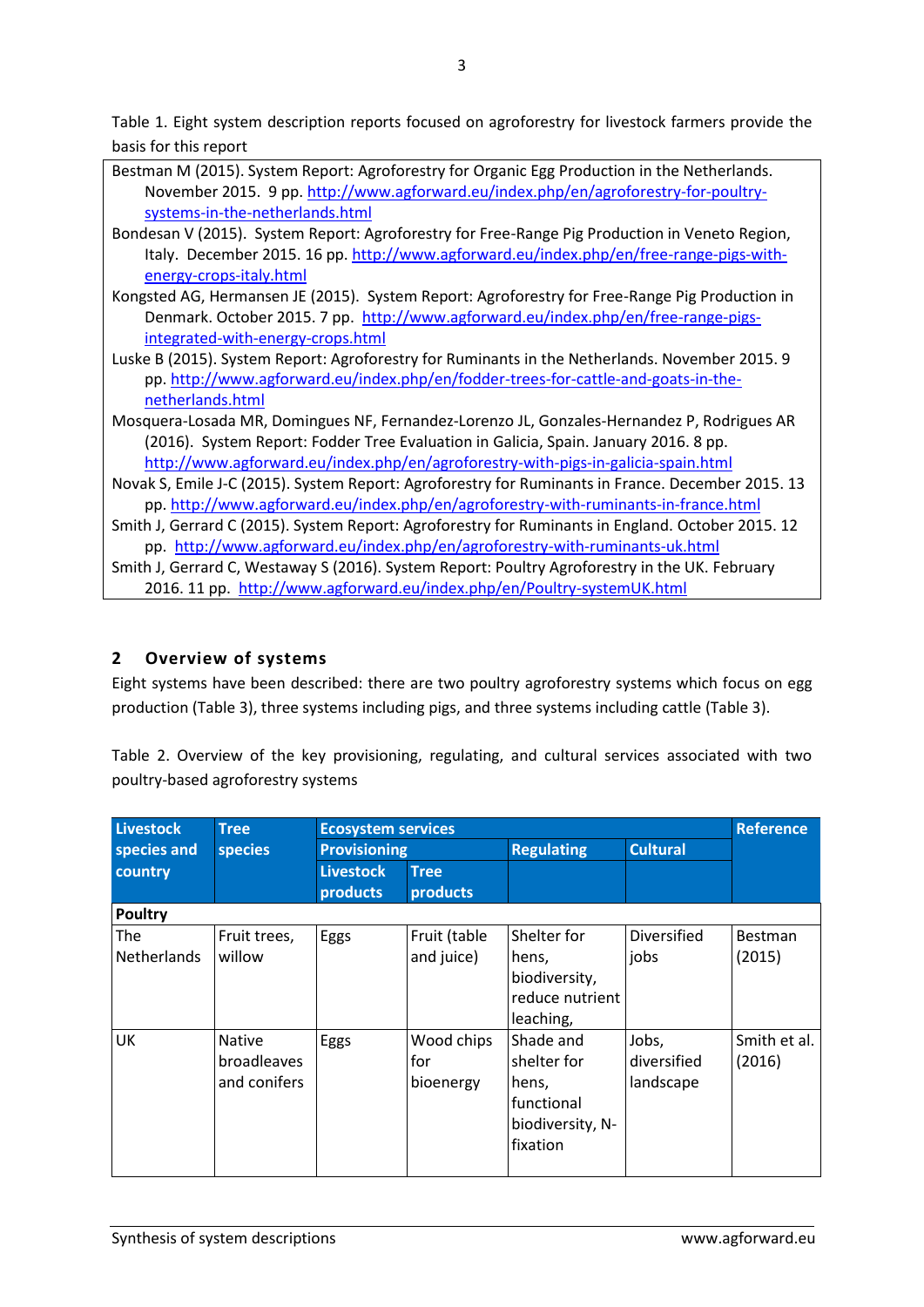<span id="page-3-0"></span>Table 3. Overview of the key provisioning, regulating, and cultural services associated with three pigbased and three ruminant-based agroforestry systems

| <b>Livestock</b>   | <b>Tree</b>                                       | <b>Ecosystem services</b> |                                                                              |                                                                                                                        |                                                                                                          | <b>Reference</b>                       |
|--------------------|---------------------------------------------------|---------------------------|------------------------------------------------------------------------------|------------------------------------------------------------------------------------------------------------------------|----------------------------------------------------------------------------------------------------------|----------------------------------------|
| species and        | species                                           | <b>Provisioning</b>       |                                                                              | <b>Regulating</b>                                                                                                      | <b>Cultural</b>                                                                                          |                                        |
| country            |                                                   | <b>Livestock</b>          | <b>Tree</b>                                                                  |                                                                                                                        |                                                                                                          |                                        |
|                    |                                                   | products                  | products                                                                     |                                                                                                                        |                                                                                                          |                                        |
| <b>Pigs</b>        |                                                   |                           |                                                                              |                                                                                                                        |                                                                                                          |                                        |
| Italy              | Poplar,<br>willow,<br>chestnut                    | Pork meat                 | Timber,<br>woodchips for<br>energy or for<br>bedding-<br>rooting<br>material | nutrient<br>leaching,<br>shade and<br>shelter for<br>pigs                                                              | Reduce risk of Jobs (alleviate Bondesan<br>abandonment $(2015)$<br>of land),<br>diversified<br>landscape |                                        |
| Spain              | Mulberry                                          | Pork meat                 | Feed<br>(proteins)                                                           | Reduce<br>temperature<br>fluctuations,<br>carbon<br>sequestration,<br>biodiversity                                     | Jobs                                                                                                     | Mosquera-<br>Losada et<br>al. (2016)   |
| Denmark            | Poplar and<br>willow                              | Pork meat                 | Woodchips for<br>energy or for<br>bedding-<br>rooting<br>material            | Reduce risk of<br>nutrient<br>leaching,<br>shade and<br>shelter for<br>pigs                                            | Diversified<br>landscape                                                                                 | Kongsted<br>and<br>Hermansen<br>(2015) |
| <b>Ruminants</b>   |                                                   |                           |                                                                              |                                                                                                                        |                                                                                                          |                                        |
| France             | Ash, white<br>mulberry,<br>walnut, wild<br>cherry | Milk, meat                | Feed (leaves),<br>wood chips<br>(bioenergy)<br>timber                        | Shade and<br>shelter for<br>livestock,<br>nutrient<br>cycling,<br>nitrogen-<br>fixation                                | Diversified<br>landscape                                                                                 | Novak and<br>Emile<br>(2015)           |
| The<br>Netherlands | Willow, alder Milk                                |                           | Feed (leaves),<br>wood chips<br>(bioenergy)                                  | Drainage,<br>shade, N-<br>fixation,<br>biodiversity                                                                    | Jobs,<br>diversified<br>landscape                                                                        | Luske<br>(2015)                        |
| UK                 | Willow,<br>poplar, hazel,<br>alder                | Meat, milk                | Feed (leaves),<br>wood chips<br>(bioenergy)                                  | Shade and<br>shelter for<br>livestock,<br>nutrient<br>cycling,<br>nitrogen-<br>fixation,<br>functional<br>biodiversity | Jobs,<br>diversified<br>landscape                                                                        | Smith and<br>Gerrard<br>(2015)         |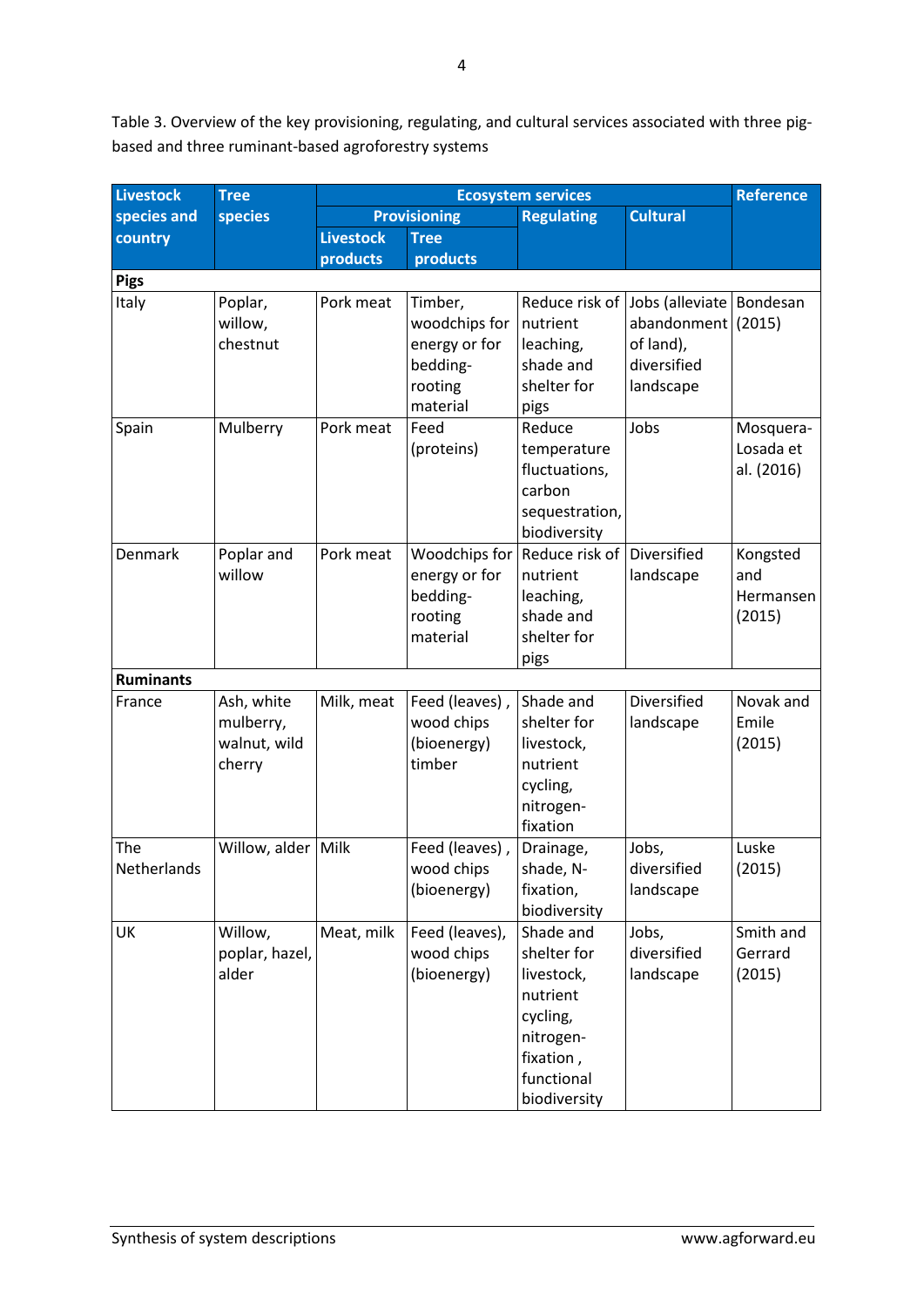### <span id="page-4-0"></span>**3 Degree of maturity and commercialization**

The systems described represent different degree of practical implementation.

In relation to poultry production, the Netherland case study comprises a commercial organic enterprise where fruit trees have been planted in the required outdoor area. Because the owner has had difficulties in managing the fruit trees for fruit, the proposed innovation is to use willow as an alternative tree crop (Bestman 2015). The UK system represents also a well-developed commercial system for "woodland egg" production, where the presence of trees results in either a pricepremium or the ability to secure specific contracts with wholesalers and/or retailers. The specific system described is investigating the importance of the type of trees and how to maintain an efficient under-storey sward (Smith et al. 2016).

The agroforestry pig system in Denmark focuses on a relatively-large commercial organic pig farm (Kongsted and Hermansen 2015), although only very few pig farmers have implemented trees in the foraging area. The focus on this farm is to investigate strategies to reduce nutrient leaching from the area and search for opportunities to make use of the tree products in a profitable way. The Italian system (Bondesan 2015) represents a commercial system for a relatively-small free-range pig farm. The described system has been established at two research and demonstration units where the focus is on tree protection from the sows and growers, respectively, and to document the possible practical management and production results. In Spain the work is focusing on a novel way to find supplemental feeds for high quality pig production in forest areas where chestnut and oak trees are dominant (Mosquera-Losada et al. 2016).

Considering the ruminant systems, the systems in the Netherlands represent the most developed, being practiced at a commercial organic dairy farm and where a particular achievement seems to be the impact of willow and alder on drainage of wet soil, which in fact increase utilization of the grass sward (Luske 2015). The ruminants systems in UK (Smith and Gerrard 2015) and France (Novak and Emile 2015) represent experimental systems for research and demonstration with focus on type of trees and the layout, management and type of under-storey, and the productivity and potential of leaves for feed.

### <span id="page-4-1"></span>**4 Conclusion**

Eight livestock agroforestry systems have been described in detail in a way that can be easily used by practitioners and agricultural advisors and thus serve as inspiration and background material for livestock farmers who want to establish agroforestry systems. The reports describe practical management issues and challenges as well as perceived pubic benefits.

### <span id="page-4-2"></span>**5 Acknowledgements**

The AGFORWARD project (Grant Agreement N° 613520) is co-funded by the European Commission, Directorate General for Research & Innovation, within the 7th Framework Programme of RTD, Theme 2 - Biotechnologies, Agriculture & Food. The views and opinions expressed in this report are purely those of the writers and may not in any circumstances be regarded as stating an official position of the European Commission.